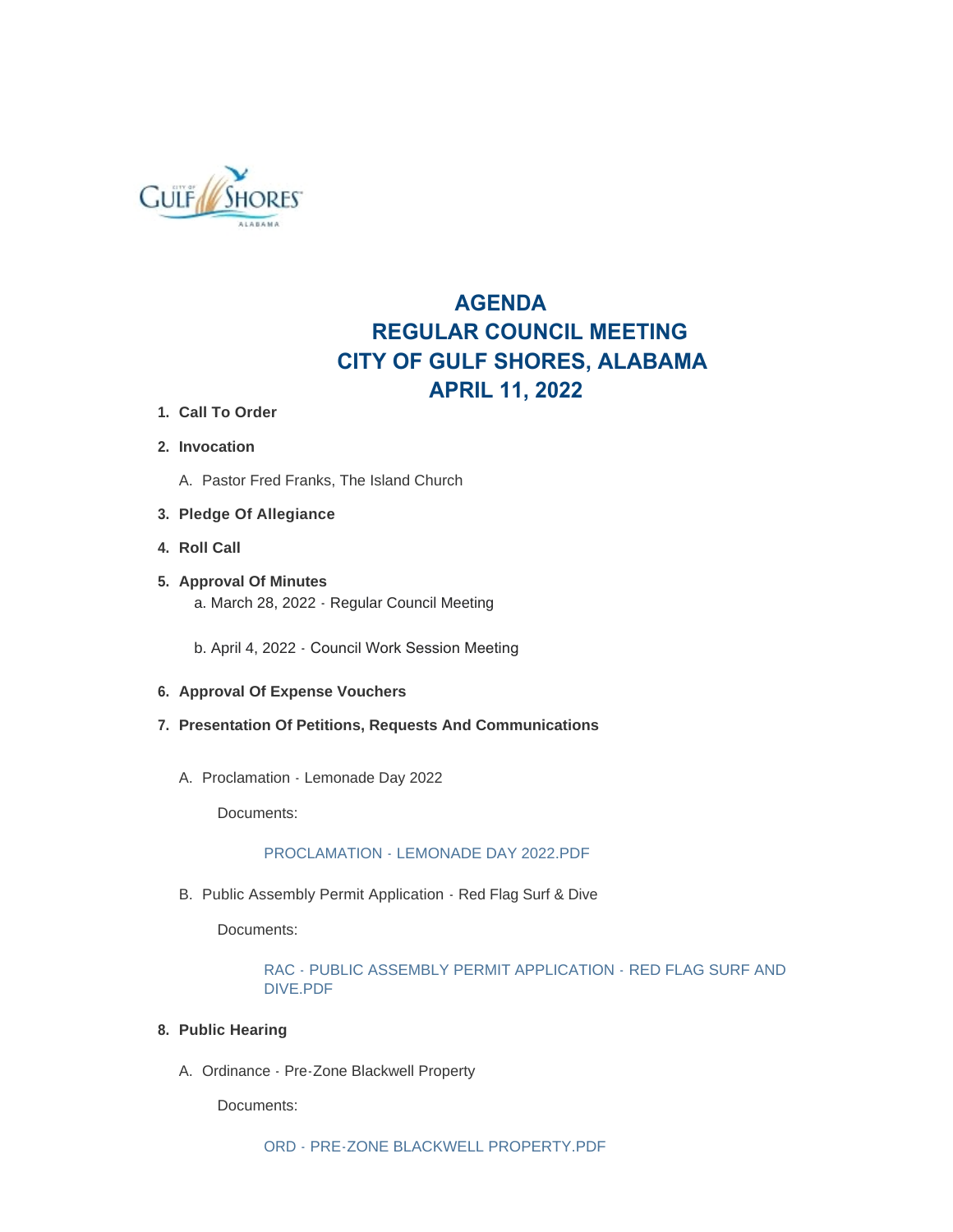B. Ordinance - Annexation - Blackwell Property

Documents:

#### [ORD - ANNEXATION - BLACKWELL PROPERTY.PDF](https://www.gulfshoresal.gov/AgendaCenter/ViewFile/Item/9975?fileID=21702)

#### **New Business 9.**

A. Resolution - Reappoint City Prosecutor - Raines

Documents:

[RESO - REAPPOINT CITY PROSECUTOR - RAINES.PDF](https://www.gulfshoresal.gov/AgendaCenter/ViewFile/Item/9986?fileID=21712)

B. Resolution - Reappoint Municipal Court Judge - Hollon

Documents:

[RESO - REAPPOINT MUNICIPAL COURT JUDGE - HOLLON.PDF](https://www.gulfshoresal.gov/AgendaCenter/ViewFile/Item/9987?fileID=21713)

C. Resolution - Reappointment - Beautification Board - Bender

Documents:

[RESO - BOARD REAPPOINTMENT - BEAUTIFICATION BOARD -](https://www.gulfshoresal.gov/AgendaCenter/ViewFile/Item/9985?fileID=21711) BENDER.PDF

D. Resolution - Award Bid - Recreation Management Software Services

Documents:

[RESO - AWARD BID - PERFECTMIND - RECREATION DEPT](https://www.gulfshoresal.gov/AgendaCenter/ViewFile/Item/9983?fileID=21709)  SOFTWARE.PDF

E. Resolution - Authorize Professional Services - Bodenhamer Parking Lot Improvements

Documents:

[RESO - AUTHORIZE PROFESSIONAL SERVICES PROPOSAL -](https://www.gulfshoresal.gov/AgendaCenter/ViewFile/Item/9980?fileID=21706) BODENHAMER PARKING LOT IMPROVEMENTS.PDF

F. Resolution - Authorize Professional Services - Waterway West Boulevard Realignment & Improvements

Documents:

[RESO - AUTHORIZE PROFESSIONAL SERVICES PROPOSAL -](https://www.gulfshoresal.gov/AgendaCenter/ViewFile/Item/9981?fileID=21707) WATERWAY WEST BOULEVARD REALIGNMENT AND IMPROVEMENTS.PDF

G. Resolution - Award Bid - LED Street Signs

Documents:

[RESO - AWARD BID - LED STREET SIGNS.PDF](https://www.gulfshoresal.gov/AgendaCenter/ViewFile/Item/9982?fileID=21708)